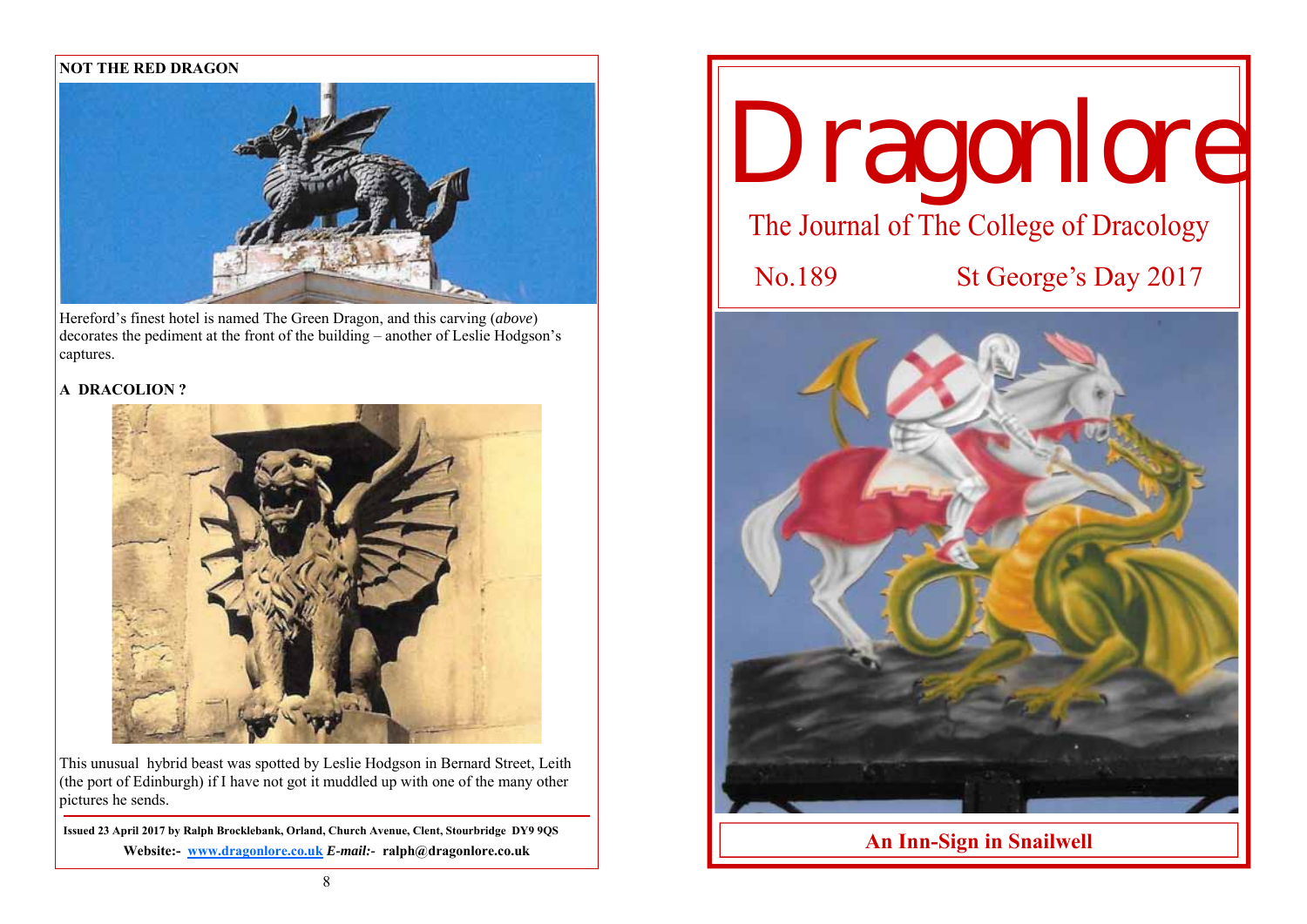

 **The College of Dracology for the Study of Fabulous Beasts** 



We have marked St George's Day almost every year since we began, so the Saint and his Feast Day on 23<sup>rd</sup> April should be well known, with nothing to add. The picture on the cover is one of a series sent in by **David Vaudrey**, starting with a shot of the George & Dragon pub (*below*)in Snailwell, a village just north of Newmarket, and then proceeding by stages to this close-up, in full sun-shine, and concluding with a view from the other side, in shadow, which might come in handy at a later date.



And to prove that there is indeed a place with this name, here is his picture of the village sign:-



**The Bookplate Journal** Vol 14 No 2 Autumn 2016 has some examples of Lord Byron's delightful Mermaid crest (*right*), and some handsome Griffins supporting the arms of Cardinal de la Tour d'Auvergne (*below*).





**The New Zealand Armorist** No.142, Autumn 2017 (came in April) has two examples of the five-headed Hydra crest on the arms of Gregory John Morgan, one by Yvonne Holton from the letters patent and the other a painting by Andrew Stewart Jamieson (*below*).





 $7\phantom{.0}$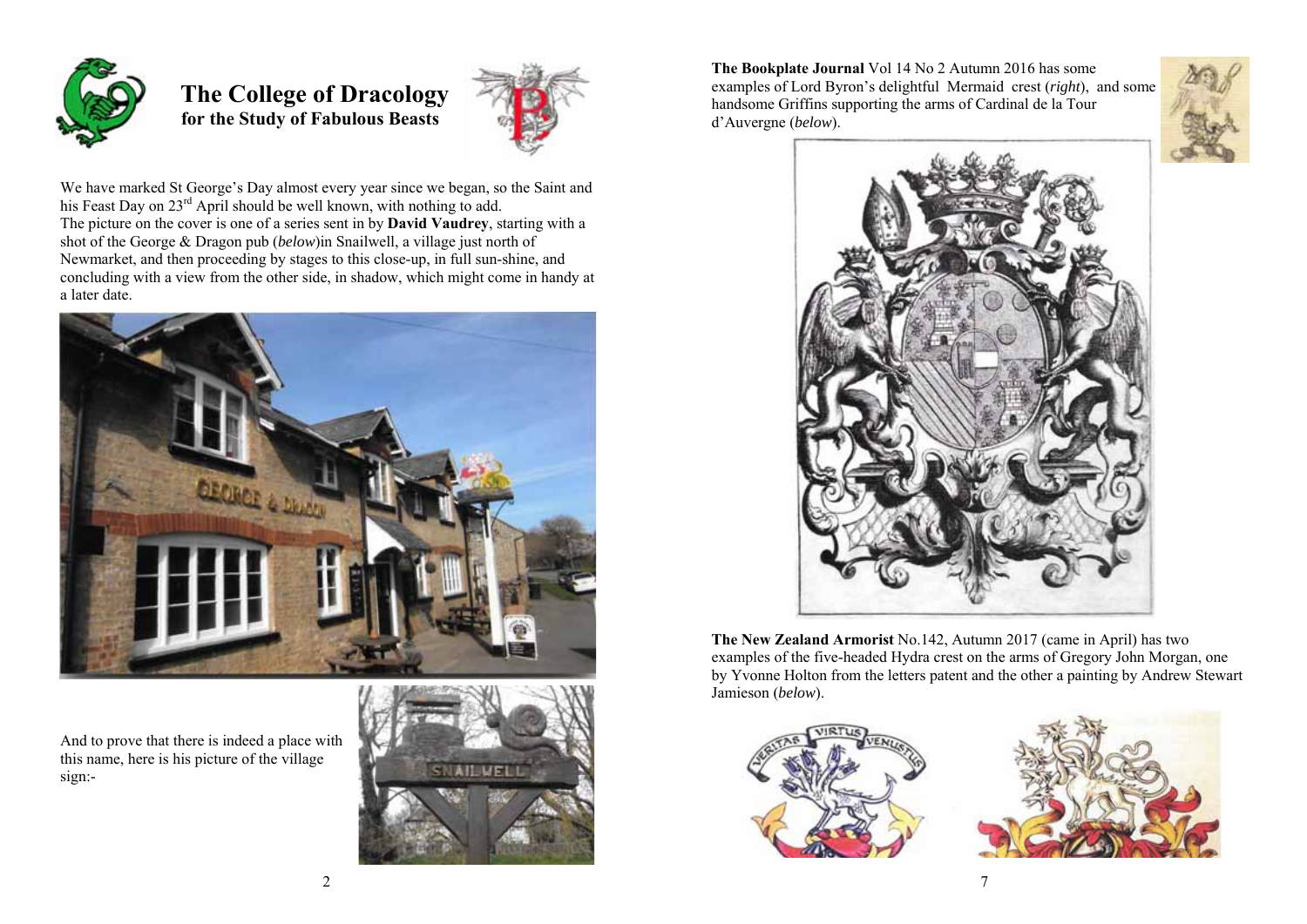#### **JOURNAL SCAN**



**The Heraldic Craftsman** No.95 April 2017 has this new page heading for Society Matters (*above*) together with this explanatory paragraph:-

"Given that Garter King of Arms did not see fit to grant the Society supporters, we care not a whit whilst our newly arrived companions steadfastly protect our achievement. Dexter is the lion of St Mark (*statant Gules winged Or armed and langued Azure*) patron saint of writers, limners, authors, calligraphers and scribes. And sinister the bull of St Luke (*statant Sable winged Or horned and hooved Argent*) patron saint of artists in all media; the both on a grassy field Vert. This rendering by David Hopkinson FSHA, which will become our masthead, cunningly employs all the other main heraldic colours not shown on our achievement." These words evidently written by Bill Beaver, the Editor.

Perhaps one should mention that the achievement mentioned, in the centre of the above display, was recently granted to the Society of Heraldic Arts. It might be fun to compare the professional drawing above with the amateurish sketch I had submitted (*below*). It may be worth mentioning that my daughter much preferred the rough drawing as it had more spirit than the finished work, which she said looked "too ordinary,"



### **RESURRECTION REALITIES**



At Easter time, just passed, many Christians were asked if they believed in the reality of the resurrection, and a lot of the replies were equivocal. In the Middle Ages almost all Christians were convinced not only of the resurrection of Our Lord, but of their personal bodily resurrection at the Last Judgment, as is illustrated in this mosaic in the Torcello Cathedral in Venice (*above*). In the top row are bodies arising from their graves, while below are those who had been eaten by wild animals. I did not know that Griffins ate people, but evidently the designer of this mosaic thought that they did, and it gives me an excuse to put it in this issue of Dragonlore.

The question arises, how could a resurrection have happened? Here is one possible way it might have been:- Starting from the Gospels of St Matthew and St Luke, their stories of the Christmas event, the Birth of Christ, are so different, even with varying descents of Joseph from King David, that many now believe that there were two Jesus Children, each with a claim to be the forthcoming Messiah. If two children, why not two Jesus adults? They would have known each other, looked very much alike and would have taken trouble not to be seen together so as to preserve the idea of a single Messiah. Taking it in turn to preach, one was the Good Shepherd, the other was King of the Jews. It was the latter who was taken before Pilate, handed over for crucifixion, dead and buried, while it was the Good Shepherd who met Mary